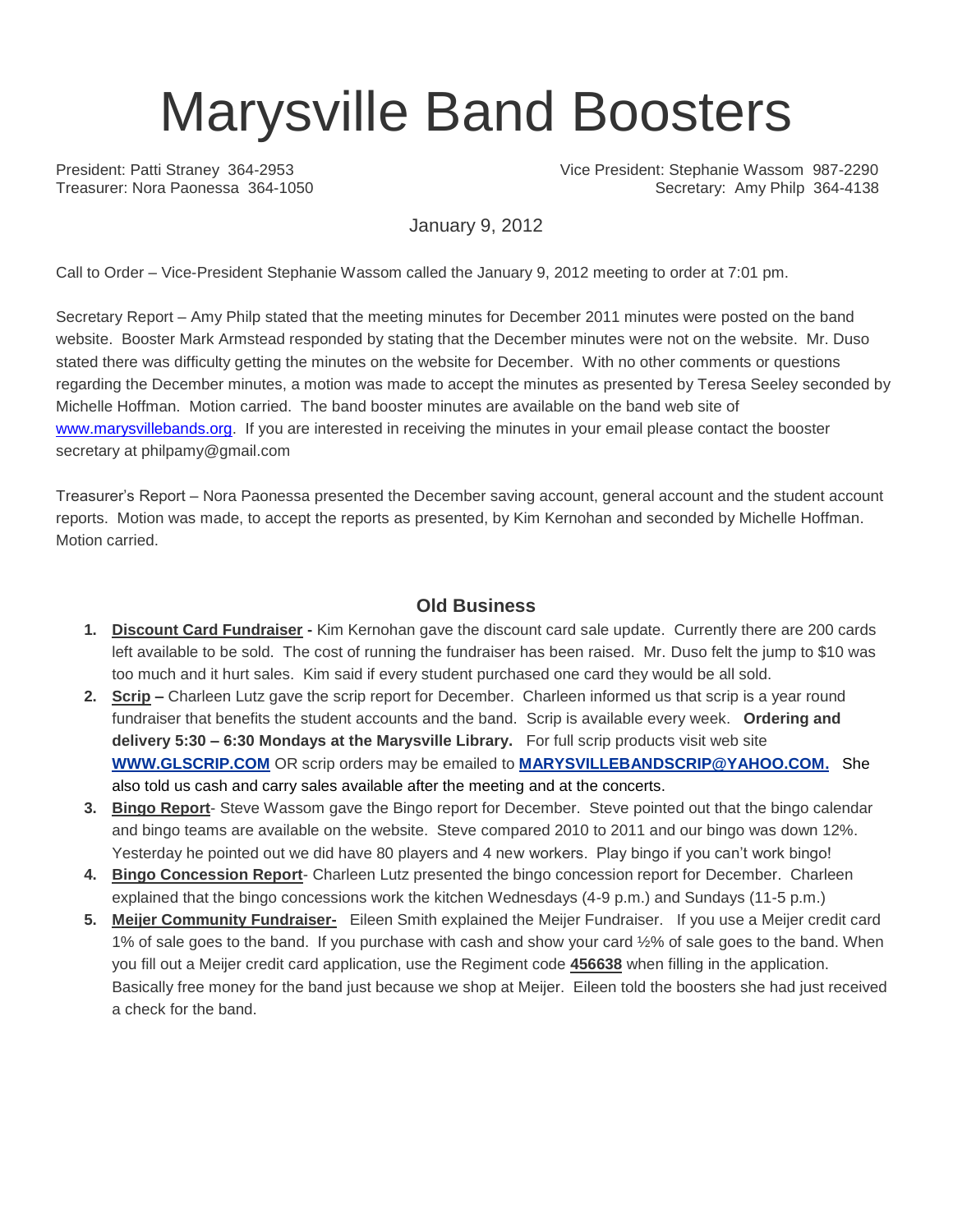- **6. Gordon Food Service Fun Funds**  Eileen Smith explained the Gordon Fun Funds program. Sign up and use the Marysville Band Booster code of 2135893 and the band will receive credit for the sale. Depending on the amount of credit the Boosters receives for the quarter, will decide the amount of profit given back to the band. Flier available with information. Purchase scrip for further benefits. Eileen stated she had not received a check recently.
- **7. Goodsearch.com** Stephanie Wassom explained the opportunity to the boosters of [www.goodsearch.com](http://www.goodsearch.com/) and [www.goodshop.com](http://www.goodshop.com/) . Use [www.goodsearch.com](http://www.goodsearch.com/) for your search engine and the band receives a penny for every search. Use [www.goodshop.com](http://www.goodshop.com/) for your shopping and the band will receive a percentage of your purchases. We recently received a dividend for \$239. Numbers are up in both Good Search and Good Shop. Stephanie said there is also a new program called Good Dine.
- **8. Student Accounts** Stephanie Wassom told the boosters the only current activity to the student accounts would be discount cards and bingo.

### **New Business**

- 1. **Poker Fundraiser** Tamy Tomaszewski stated that the Poker Fundraiser was a huge success. Kevin Tomaszewski spent many hours on the fundraiser to help make it a success with the other booster volunteers. He worked all three days and most every hour. Kevin asked if we continue the fundraiser could those that work receive a stipend in their student's account, due to gas cost to Snookers. Mr. Duso state that could be considered. Tamy asked if the booster's are interested in continuing the Poker fundraiser. A show of hands was positive. Tamy has requested more dates from Snookers; currently none are available, we will have to wait until something opens up.
- 2. **Bowling Fundraiser** Stephanie Wassom asked if there was interest in having another bowling fundraiser similar to last year. Steve Wassom has looked into having the event at Port Huron Lanes, because Viking Lanes is closed. Port Huron Lanes is interested and they would offer Cosmic Bowling. The discussion concluded that it should be adults only. It was suggested to narrow down the fundraisers at the bowling event to two of the three activities; 50/50 drawing, lottery ticket frame, or raffle baskets. The 50/50 drawing is common, so cut that activity out. It was also suggested that we not host it on May  $19<sup>th</sup>$  due to Relay for Life.

#### **Director's Report**

- 1. **Solo Ensemble** Saturday January 14 at Rochester High School for 8<sup>th</sup> grade students.
- 2. **Winter Guard** Currently Winter Guard has 20 high school members and 9 middle school members. This winter competition should strengthen our color guard for fall marching competitions.
- 3. **Band Camp July 23 – 28, 2012** Band Camp is mandatory. Chaperones are still needed. Hillsdale has the big plus of air conditioned dorms. He prefers the first week of August (no athletics that week), but it is not available to us. Cost will be \$325 for students this year and \$280 for chaperones.
- 4. **Chaperones for Disney Tour 2013** needed Currently we will have 188 students on the tour and therefore need 20 chaperones. The chaperones will need to ride the bus to and from Florida. Two chaperones per hotel room. The only prerequisite would be that he needs to know you to match student personalities to the chaperone. Chaperones will not have their own child. Chaperones will be assigned 8 students to oversee for the trip to Orlando. Dates are March 19 – 24, 2013.
- 5. **Bright Spark vs. Educational Tours** Mr Duso is still investigating for the upcoming Disney Tour. He currently has a quote of \$897 for 200 people attending from Educational Tours. The bus cost alone is \$11,000 for this tour (part of the quote). Chaperones will pay the same cost for this trip. The Disney